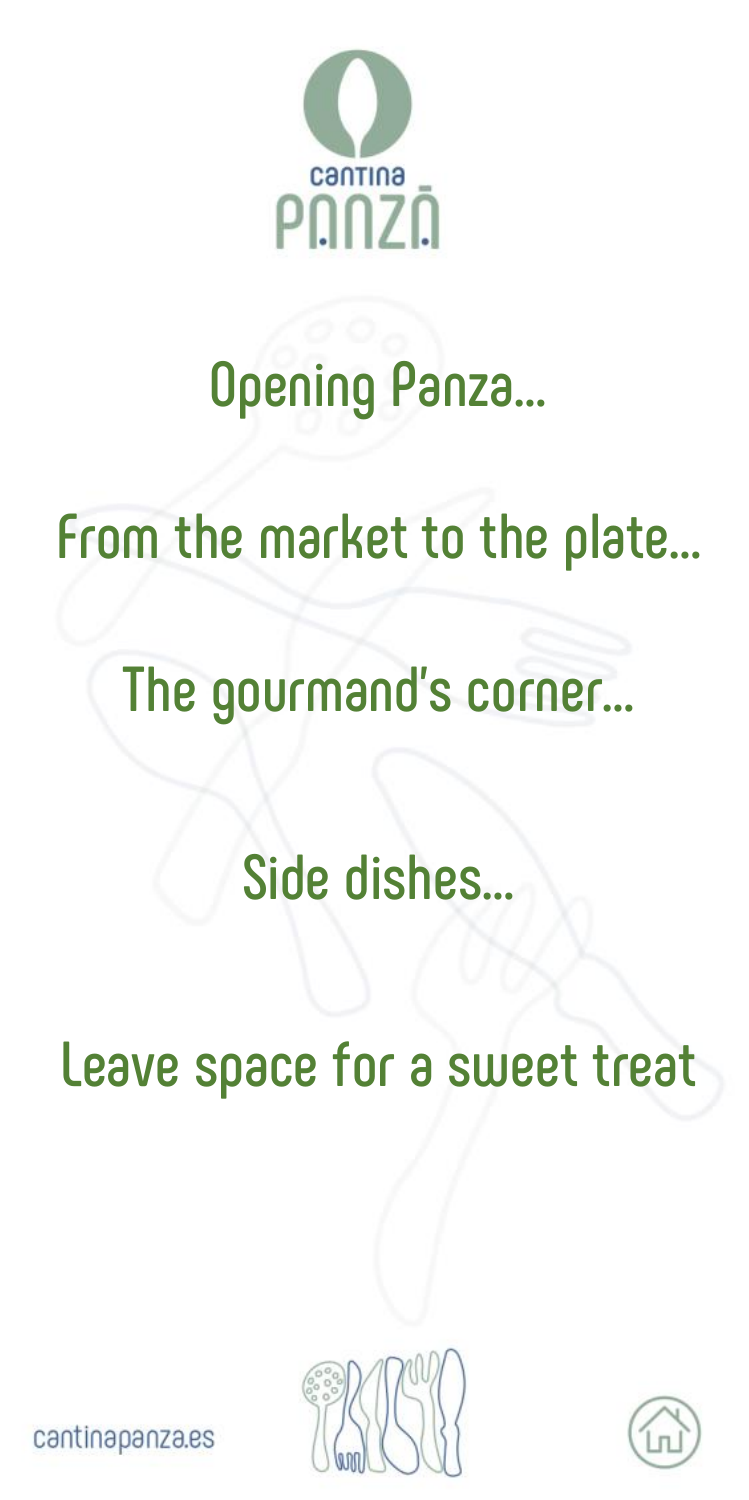

### <span id="page-1-0"></span>To begin with... Tapas, starters and bites

| Hand cut ibérico ham with gratted fresh tomato                                        |
|---------------------------------------------------------------------------------------|
| "Hilha Gillardeau" Oyster "au naturelle"<br>or with the dressing of the day (piece)5€ |
| Croquettes as from the chef's daily inspiration8€                                     |
| Spanish omelette with potato<br>…. 10€                                                |
| "Panzà" Crispy pork belly tender, crunchy<br>٩€                                       |

Crispy marinated fried Mallorcan Cat fish with "Padrón" peppers and saffron alioli ....................12€



cantinapanza.es

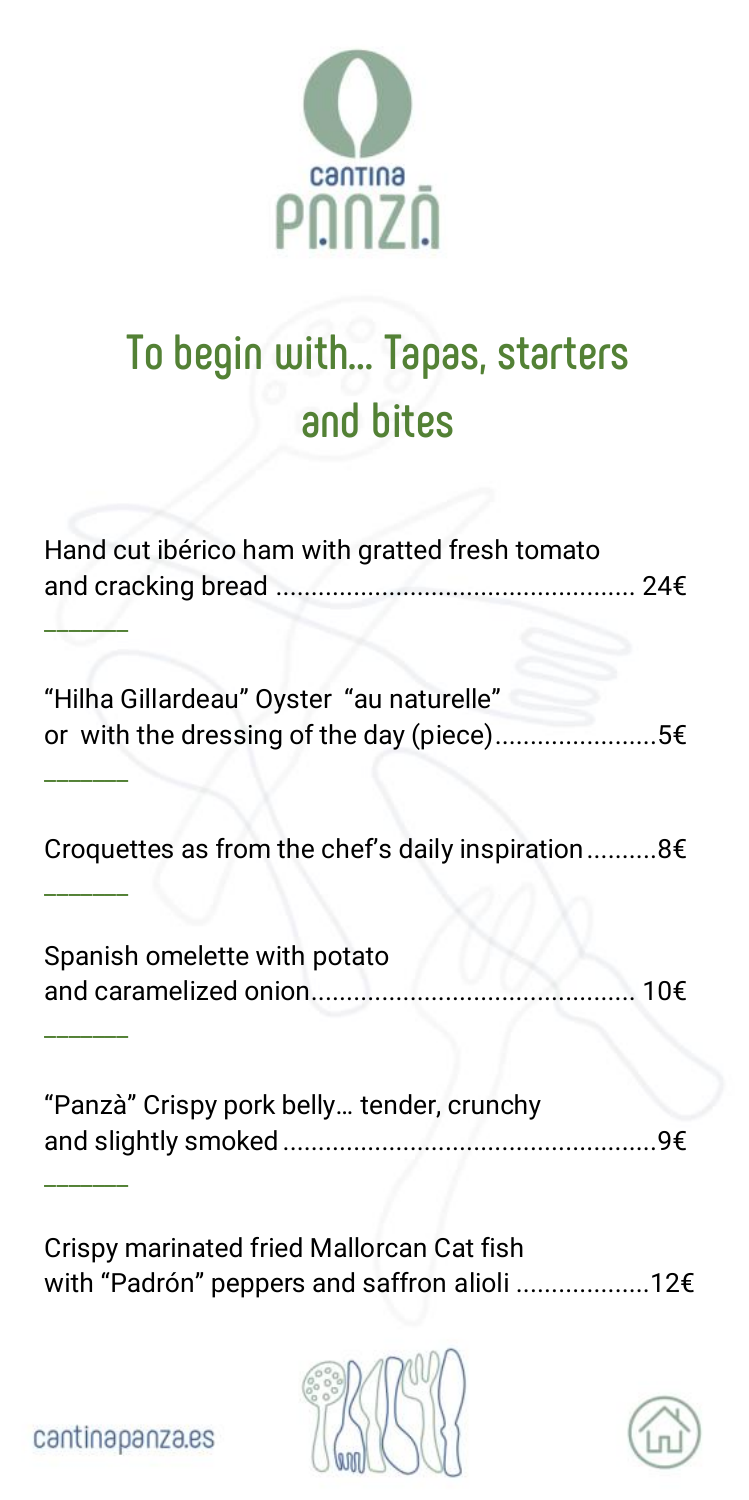

| "Salmorejo cordobes" Traditional tomato cold soup |
|---------------------------------------------------|
|                                                   |
|                                                   |
| ………… 14€                                          |
| 12€                                               |
|                                                   |

"All i Pebre" Spiced octopus and potato velouté ....... 8€



cantinapanza.es

\_\_\_\_\_\_\_

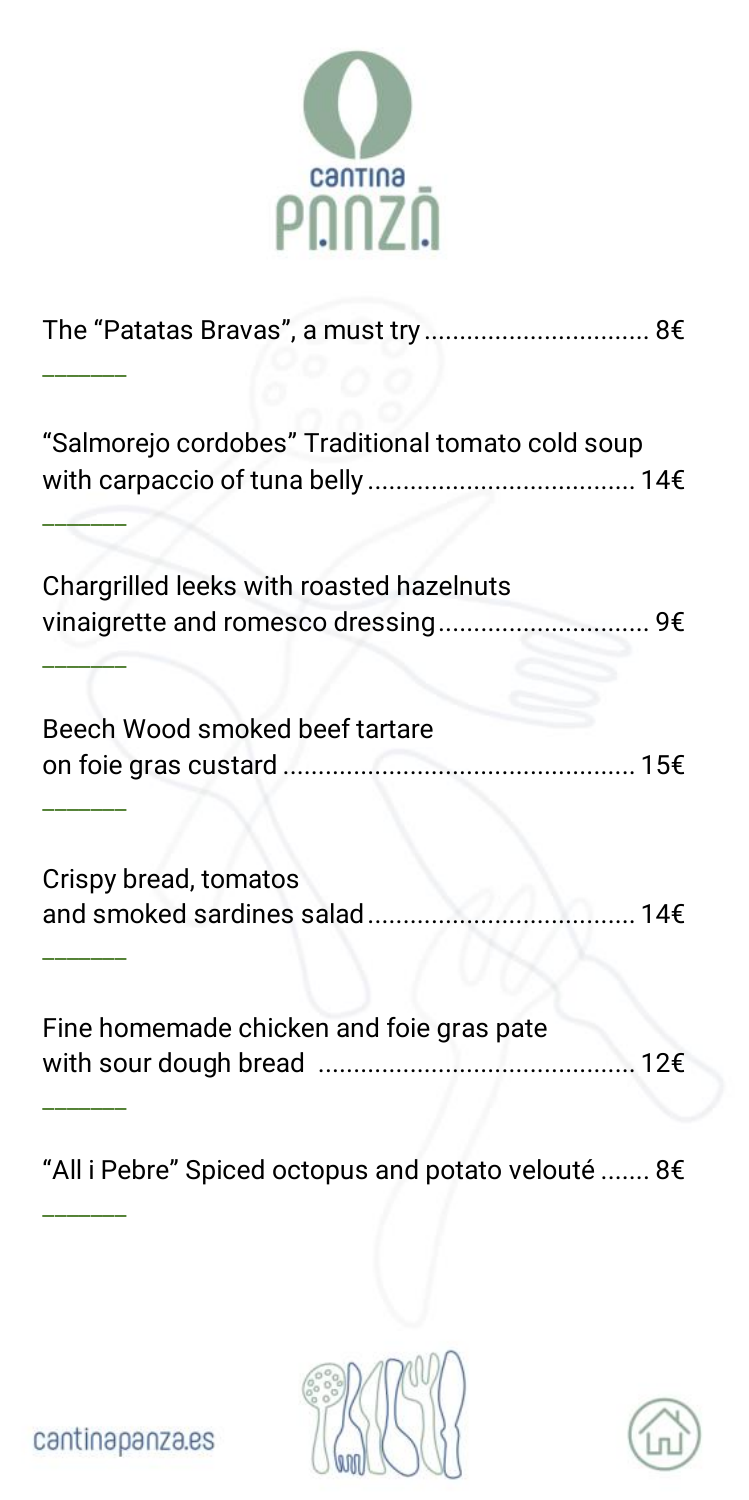

### <span id="page-3-0"></span>From the market to the plate ...

| Grilled yellow fin tuna belly                   |  |
|-------------------------------------------------|--|
| Meunière style turbot baby on the bone 26€      |  |
| "Surf & turf" of yeal sweetbread                |  |
| Coal roasted Beef Onglet with smoked piquillos, |  |

Braised iberico pork cheeks with calamari 18€

Ask your waiter for our daily specials



cantinapanza.es

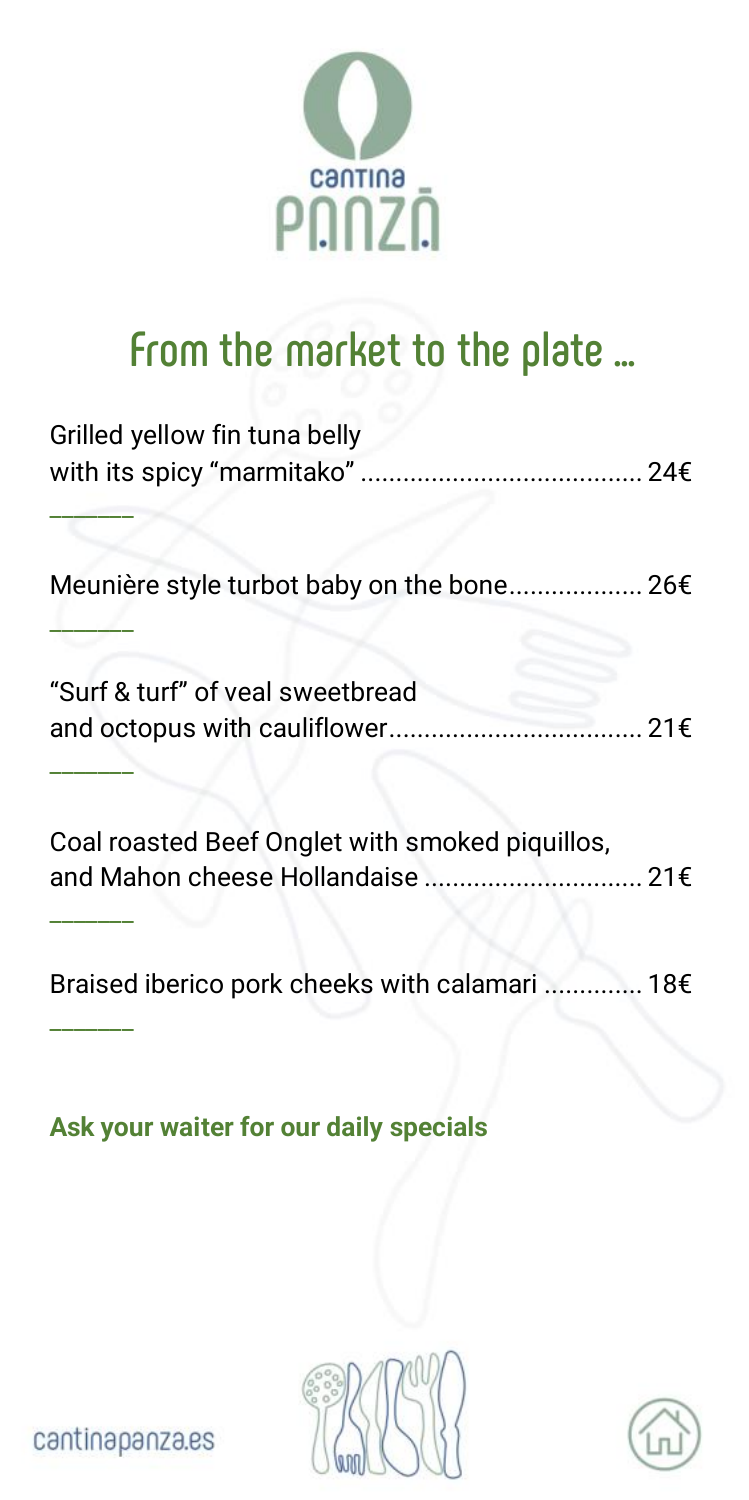

### <span id="page-4-0"></span>**The gourmand's corner… Slow cooked comfort food**

| "Callos a la madrileña" (veal tripes stew) 16€                                                |  |
|-----------------------------------------------------------------------------------------------|--|
| Fresh white bean stew with oysters,                                                           |  |
| Free-range chicken paella, with Mediterranean                                                 |  |
| Red wine stewed beef oxtail cannelloni 19€                                                    |  |
| Boneless mushrooms and foie gras stuffed<br>suckling pig head with potato pureé 20€           |  |
| Glazed slow braised beef shank with a silky<br>potato mousseline (for two or more people) 48€ |  |



cantinapanza.es

\_\_\_\_\_\_\_

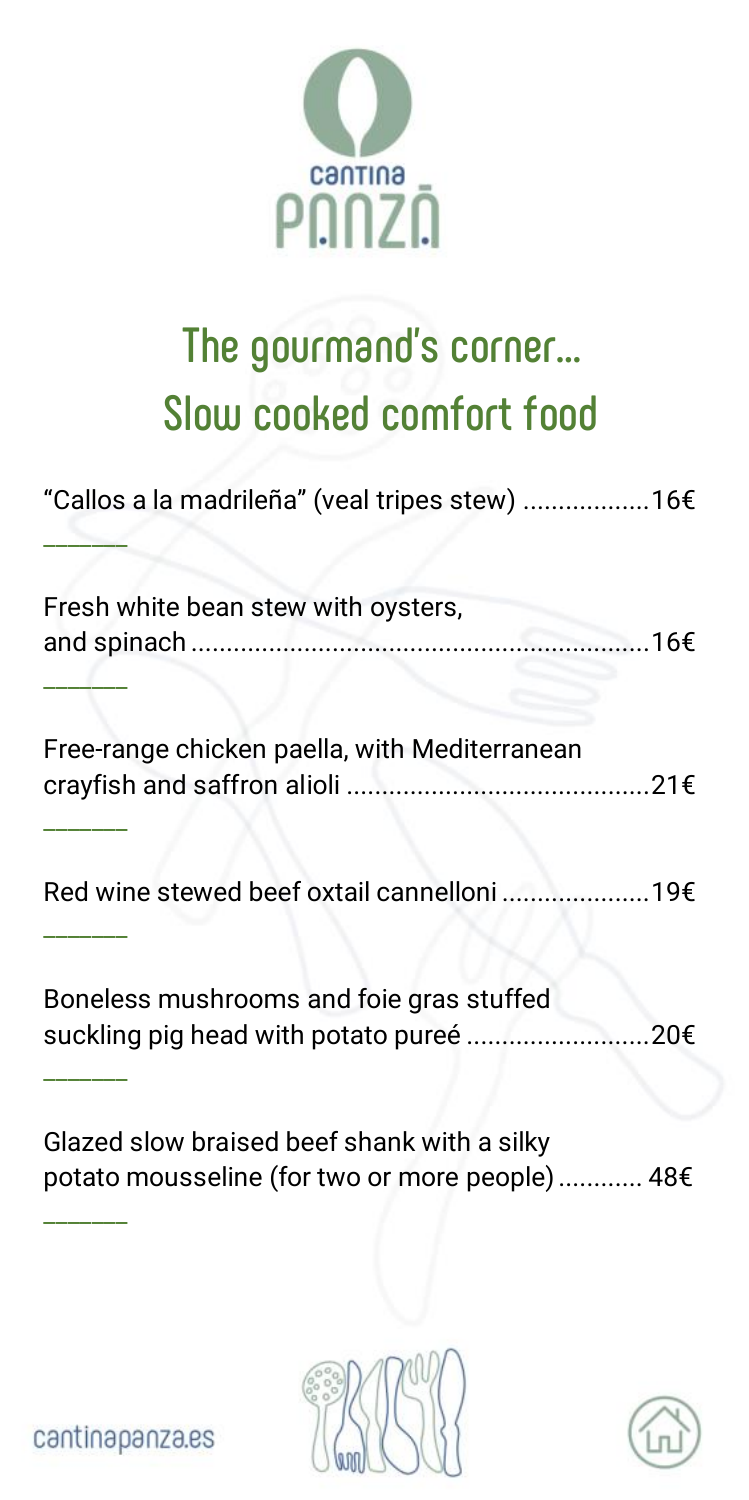

#### Side dishes...

<span id="page-5-0"></span>

| Sautéed mangetout            |                |
|------------------------------|----------------|
| Silky butter mashed potato.  |                |
| French fries                 | 3€             |
| Sautéed spinach              | 4€             |
| Deep fried "Padrón" peppers. | ………………………………4€ |
| Confit piquillo peppers.     | 4€             |





cantinapanza.es